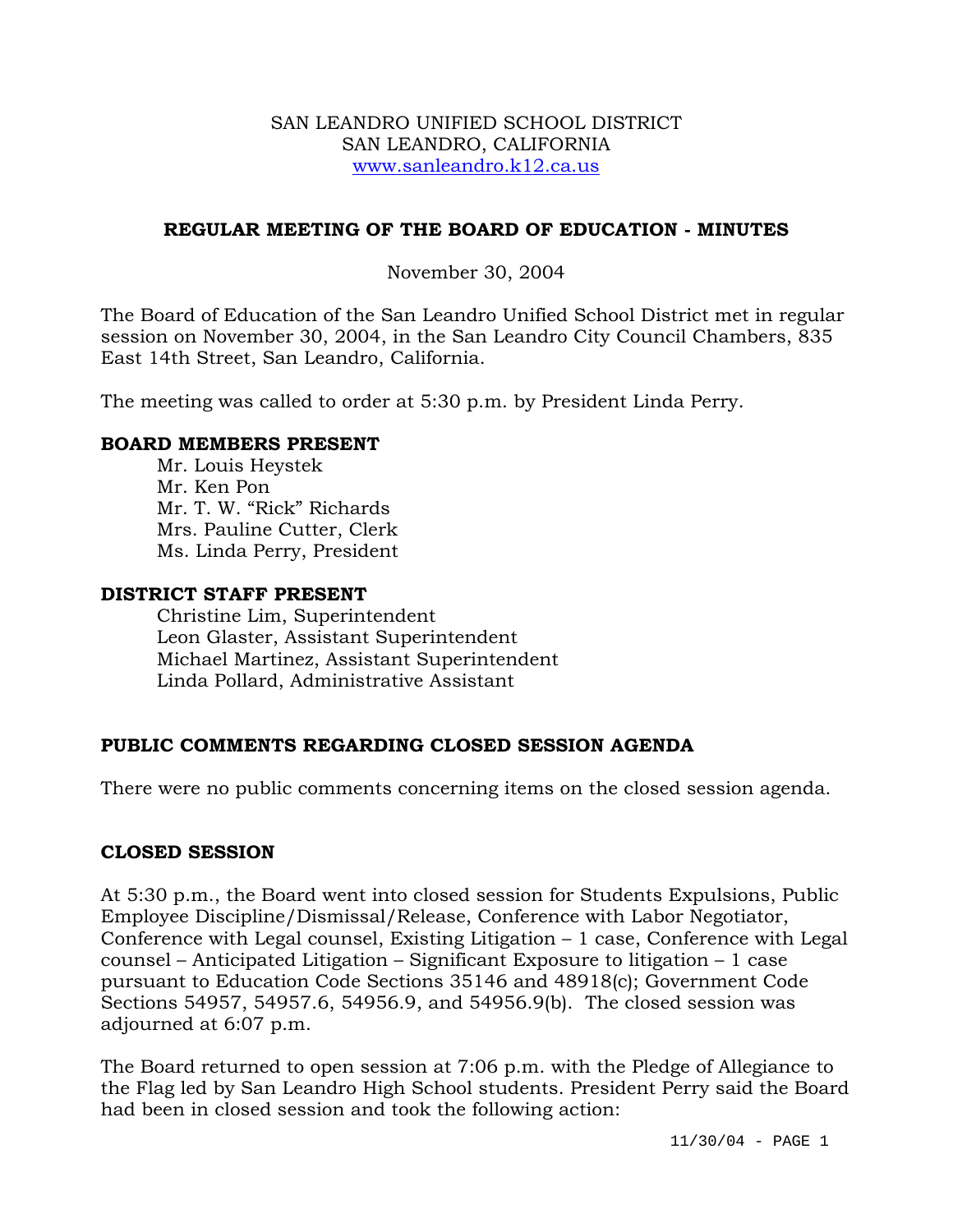• On a motion made Mrs. Cutter and seconded by Mr. Pon, the Board approved the settlement agreement with Bunton Clifford and Associates, signed on September 29, 2004, by a 5-0 vote.

# **APPROVAL OF AGENDA**

On a motion made by Mr. Richards and seconded by Mrs. Cutter, the Board approved the agenda for the regular meeting of November 30, 2004 by a 5-0 vote.

**REPORTS** Student Representatives' Reports – San Leandro High School student representative, Sharon Ma, updated the Board on school activities including winter sports non-league tournaments; girls' basketball; girls' and boys' wrestling; Wrestling Chicken Dinner on December 1; International Dance Club winter performance; Cooking Club Taco Night; Winter Ball, December 3; Winter Concert, December 8; Civil Rights activist, Reverend Fred Shuttleworth will be a guest speak; SLAM field trips; SAT tests, December 3; and College Bound Club Scholarship meeting.

## **PRESENTATIONS**

• President Perry presented a Certificated of Appreciation to San Leandro High School student Chris Corpus, "Regional Occupational Program (ROP) Student of the Month" for October 2004, in the Medical Occupations Program. Students of the Month for November Jeff Hoag – Auto Collision Repair Technology Program and Trevor Costanza – Oracle/Computer Maintenance Report Program were unable to attend, so their certificates will be sent to them.

At Mr. Richards' request, Ms. Corpus explained that the "Student of the Month" honor is based on grade point average, attendance, and "a lot of hard work".

• President Perry presented Resolutions by recognizing outgoing Board members Kenneth Pon, Gary Thompson, and Kimberly Wilson for their years of service to the District, their on-going commitment and dedication to the education and welfare of all students in the San Leandro Unified School District, and wished them much success in the future.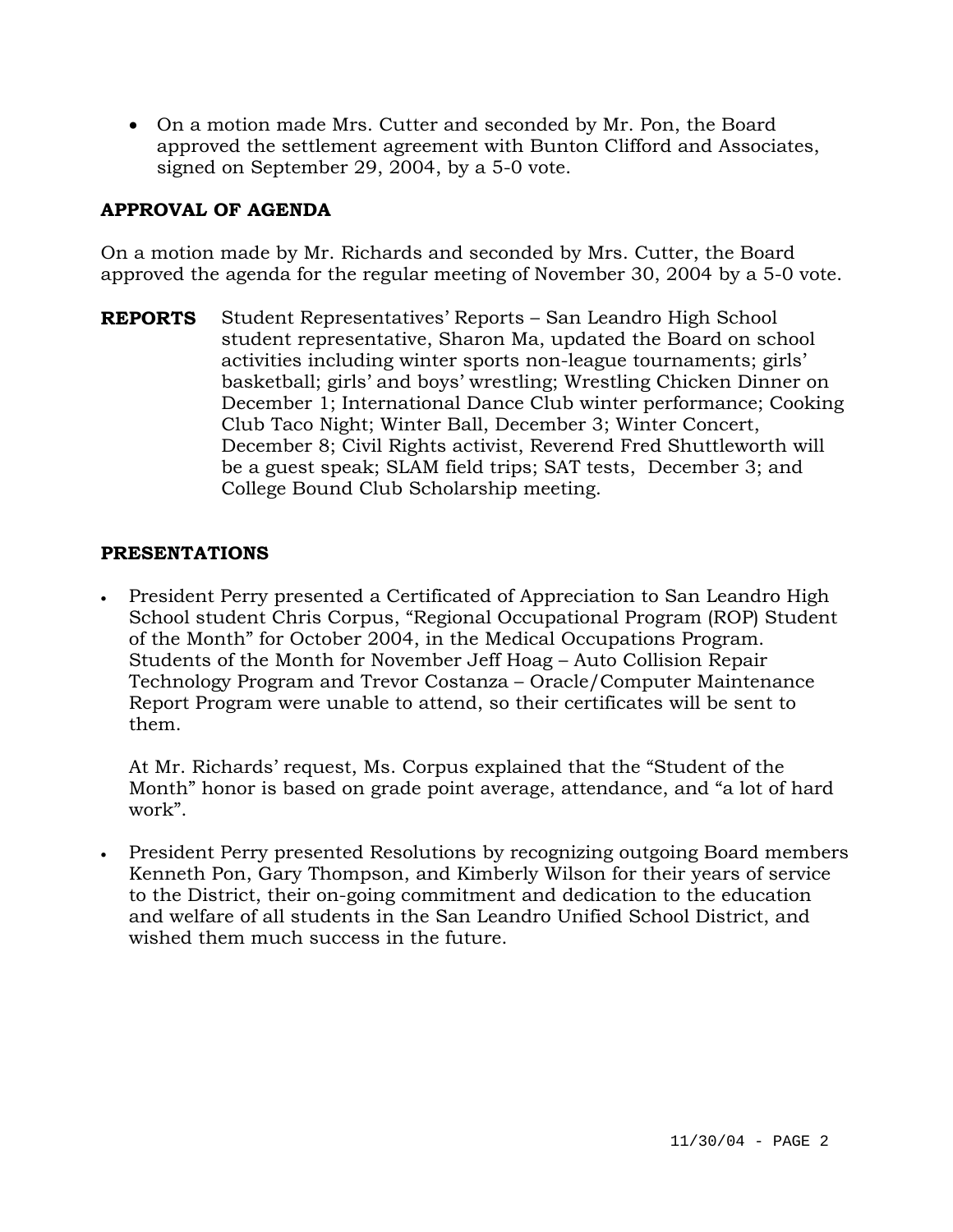## **PUBLIC TESTIMONY ON NON-AGENDA ITEMS**

- Perry Lightfoot, Special Ed teacher and community member, thanked Ms. Lim for her response to district staff regarding her employment contract and suggested that clearer communication might have led to the abatement of some assumptions that occurred i.e. posting the time/place of the meetings on the Website.
- Lance Gunderson, San Leandro High School Industrial Arts chairmen announced that San Leandro High School was just offered a brand new metal program, worth approximately \$100,000, however around \$8,000 would still be needed to get it up and running asked. He asked why the District felt it was necessary to give a raise to the Superintendent, when there was a need to help the students.
- Joan Newson addressed the Board regarding mismanagement, and Ms. Lim's contract and asked the Superintendent to reconsider and turn it down, "the teachers' are the ones who deserve the raise".
- Ruby Smart, San Leandro High School teacher and city tax payer shared an editorial by news editor, Daniel Miesner, in the November 2004 issue of the San Leandro High School *Cargo* regarding Superintendent Lim's pay raise. It was the opinion of Mr. Miesner that *"For teachers and students alike, this has been a slap in the face. Present conditions in this district are evidently going downhill. While money should be focused on teacher and student resources, it is being routed to those who don't' need it." The district needs to do whatever it takes to put the interests to students first."* Ms. Perry hoped that the Board would be receiving copies of the *Cargo* and that she would like to meet with the editor to clarify some of the facts in his statement.
- Joseph Husary addressed the Board on how frustrated he is that his children are not being prepared at the elementary level for middle school, and would like the Board take to a look at how to improve things at Washington Elementary. He suggested having students recognized for "perfect attendance". President Perry asked the Superintendent to follow-up.
- Lou Filipovich addressed the Board on the "point of order" and not being allowed to speak after his time limit was up. Once again he spoke longer than the 3-minute time limit, and he asked for a "point of order" to finish his thoughts. President Perry polled the Board. The vote was as follows: Mr. Richards and Mrs. Cutter indicating yes and Mr. Heystek, Mr. Pon, and Ms. Perry indicating no, thus Mr. Filipovich did not continue.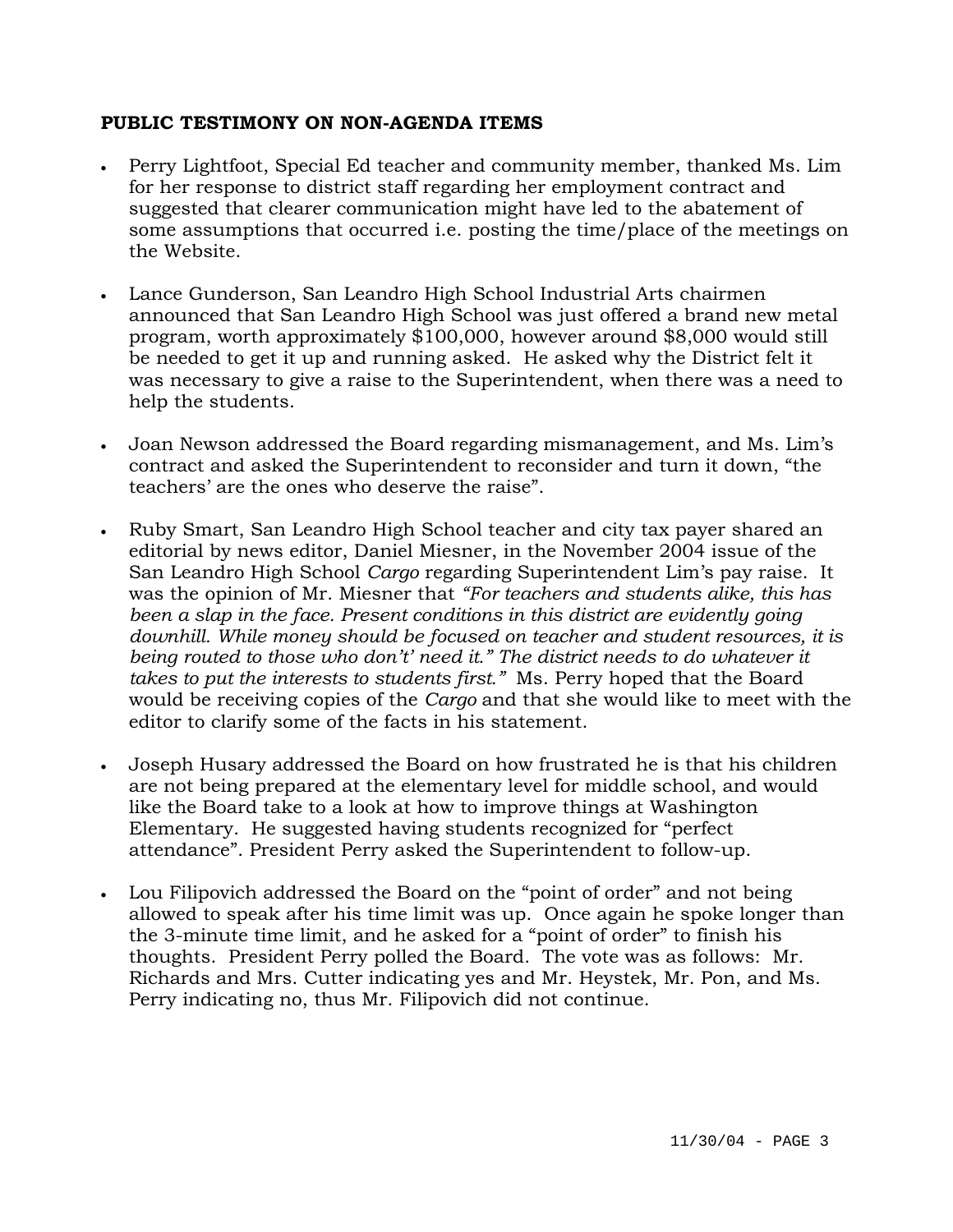### **PUBLIC HEARING**

On a motion made by Mr. Heystek and seconded by Mr. Richards, the Board opened the public hearing concerning the San Leandro Unified School District's initial proposal to the California School Employees' Association (CSEA). by a 5-0 vote.

No comments were received from the audience.

On a motion made by Mr. Heystek and seconded by Mr. Richards, the Board closed the public hearing by a 5-0 vote.

### **REPORTS**

- 1) Correspondence Clerk Cutter reported receiving emails from Alice Verterfelt, Derek Ronetti, and Barbara Tierney regarding the Superintendent's contract.
- 2) Superintendent's Report Superintendent Chris Lim announced the "Kick Off" of a Alameda County Office of Education history project, "Words that Make America" with a visit from Rev. Fred Shuttleworth, who is considered, by some historians, to be one of top three who walked along with Dr Martin Luther King, Jr. in the march towards Alabama. She added that he had been arrested thirty-five times; had been involved in filing and defending forty civil rights lawsuits; helped desegregate buses, restaurants and schools; and survived a beating when he tried to enroll his daughter in an "all white" Birmingham high school in 1957, but the most inspirational moment came in 1956 when the Klu Klux Klan blew up Rev. Shuttleworth's home, and the floor underneath him was blown away and he walked away unscathed.

Ms. Lim said it was an honor to have Reverend Shuttleworth speak to the10th grade US History students at San Leandro High, 8th graders at Bancroft and the 6th, 7th, & 8th graders at John Muir Middle School.

- 3) Board Representatives' Reports
	- Alameda County School Boards Assn. Ms. Perry said they met November 18 with a presentation on the Brown Act, open meeting laws, and parliamentary procedures. She said the presentation was taped and that the information was in the Board handbook that they received at the orientation on November 29. The next meeting will be January 20, 2005 with a presentation on *"Being an Ambassador for Education";* Ken Wayne from Channel 2 and Jill Tucker from the ANG newspaper chain will be speakers.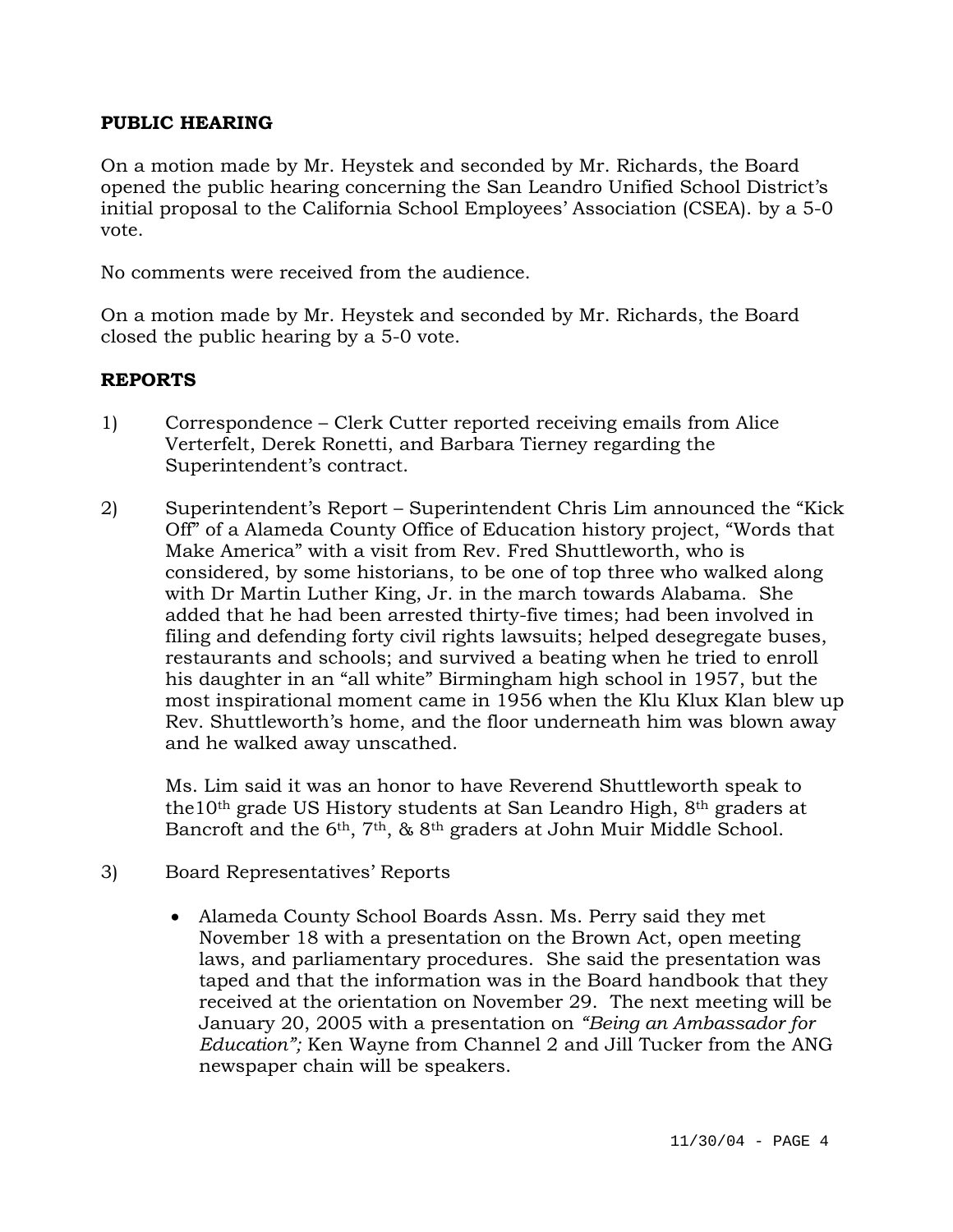• San Leandro Collaborative – Mr. Heystek reported that he was unable to attend the last meeting of the Executive Committee but would provide a more detailed report at the next meeting and the next Collaborative meeting would be January 26, 2005 from 3:00-4:30 p.m. at the City Hall.

## **CONSENT ITEMS**

Mr. Richards asked to remove Consent Item #4.4-C, Liability Claims Submitted to San Leandro Unified School District.

General Services

1.1-C Approval of Board Minutes – November 16, 2004

Human Resources

- 2.1-C Acceptance of Personnel Report
- 2.2-C Renewing of Student Teaching Agreement

Educational Services

- 3.1-C Acceptance of Donations
- 3.2-C Non-Public School Contracts

Business, Operations and Facilities

4.3 -C Intra-Budget Transfers – October 2004

On a motion made by Mrs. Cutter and seconded by Mr. Heystek, the Board approved the remaining consent items by a 5-0 vote.

## 4.4-C Liability Claims Submitted to San Leandro Unified School District

In re-reviewing the backup for these claims, Mr. Richards noticed that all three were personal property damage to staff vehicles while the vehicle on school property. He asked if staff was aware and if there was a board policy indicating that parking in the school's parking lot was "at your own risk".

Mr. Glaster said that it had been past practice not to reimburse staff for personal property damage that was out of the control of the District but that he would report back to the Board at the next meeting regarding a board policy or signs posted stating that you park "at your own risk".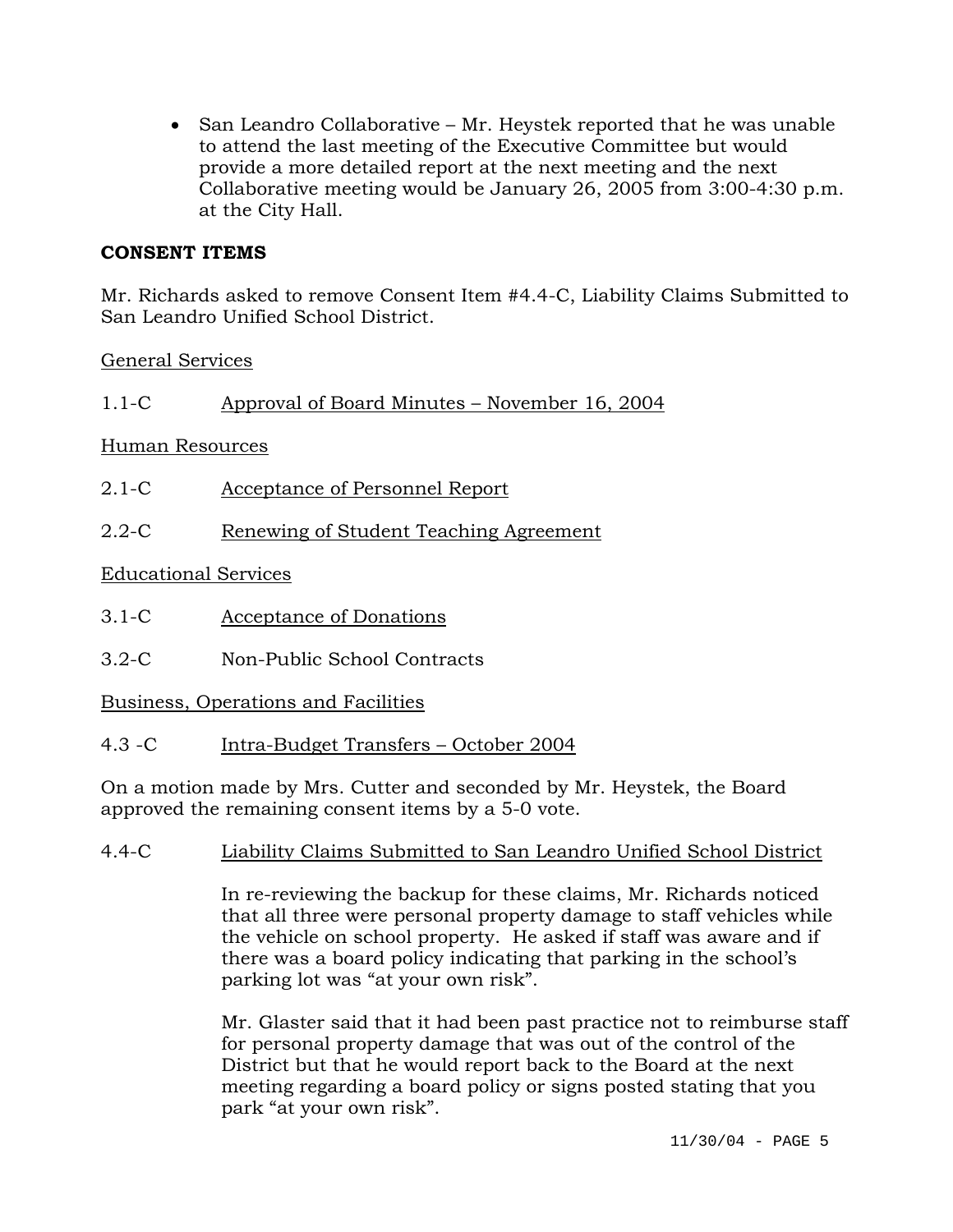Mrs. Cutter suggested staff check to see if it was in the handbook.

Mr. Richards felt that if there wasn't a Board policy, signs were not posted, and it was not referenced in the handbook, the Board might want to rethink denying these claims just for "good will" purposes.

Mr. Heystek said it would be more helpful to him in reviewing liability claims if the District's insurance administrators, Keenan and Associates, included as backup their criteria for recommending denying the claims.

On a motion made by Mrs. Cutter and seconded by Mr. Richards and by a 5-0 vote, the Board approved to table this item to the December 7 Board meeting so staff could provide the following information:

- Written policy, handbook information, or signs posted on the site regarding parking "at your risk" for school parking lots; and
- Criteria for the District's insurance company in denying such claims.

# **ACTION ITEMS**

# General Services

1.1-A Certification of Election The Certification of the November 2, 2004 election had not been received yet, so this item will be brought back to the December 7 Board meeting as we need to certify the election before the new and re-elected Board members can be installed.

# Educational Services

3.1-A Approval of Suspended Expulsion On a motion made by Mr. Heystek and seconded by Mr. Pon, the Board approved the recommendation of the Director of Students Support Services and Lincoln Continuation Principal for suspended expulsion for student E09-04/05 by a 5-0 vote.

## **CONFERENCE ITEMS**

# General Services

1.1-CF Nominations for CSBA Delegate Assembly The Board discussed and considered nominating interested candidates for the California School Boards Association (CSBA) Delegate Assembly.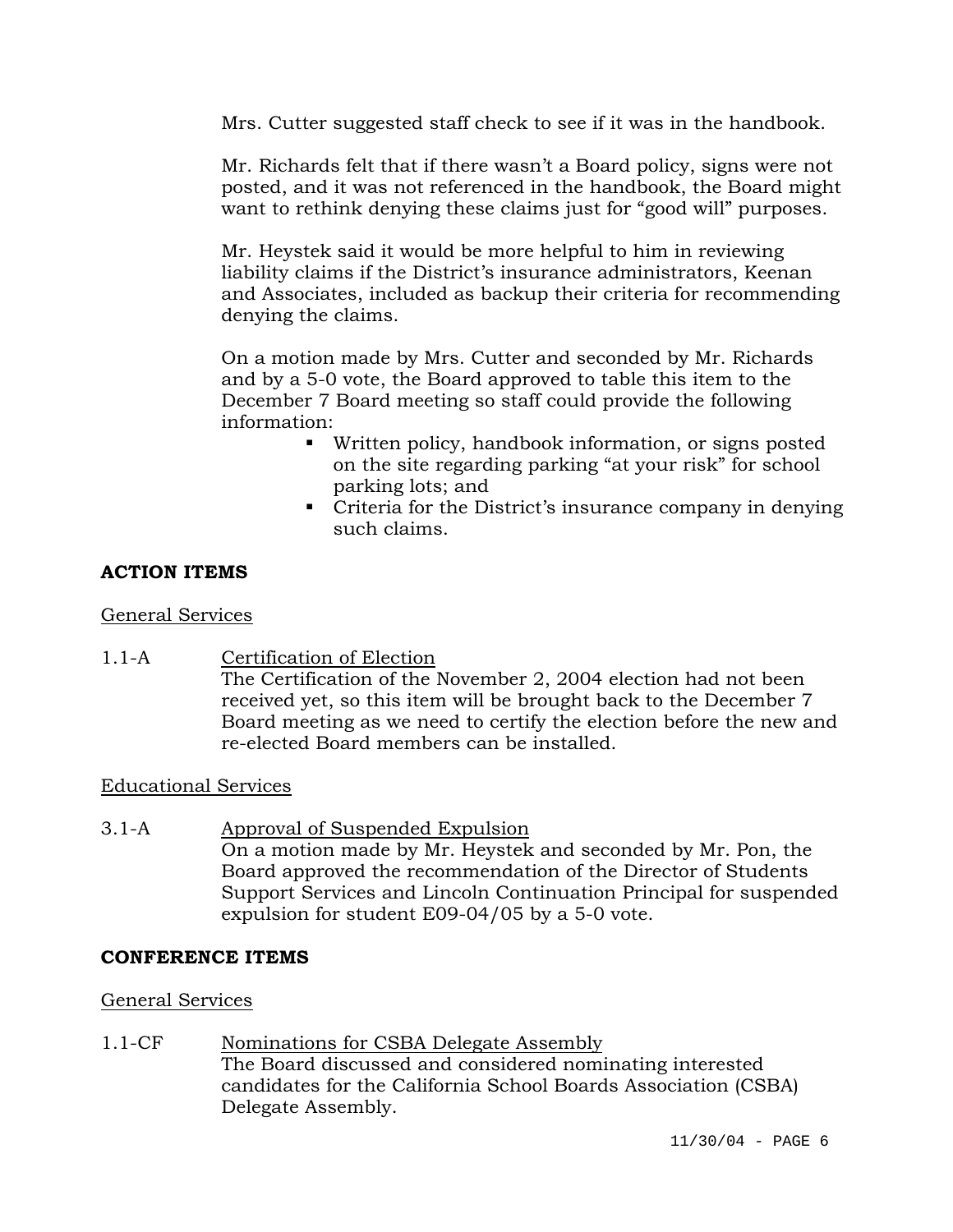At the request of Mr. Heystek, President Perry said that the current CSBA delegates for Subregion 7-B (Alameda) were her, Gwen Estes (New Haven USD); Denis King (Dublin USD); and Nina Moore (Fremont USD).

On a motion made by Mr. Heystek and seconded by Mr. Pon, the Board nominated Linda Perry to the California School Boards Association (CSBA) Delegate Assembly by a 5-0 vote.

Ms. Perry thanked them for the nomination and stated that when all nominations are submitted in January, all local boards in Region 7 will vote.

1.2-CF Provisional Appointment for Trustee Area 6 The Board discussed and considered authorizing the Superintendent or her designees to give notice and advertise the vacancy for Board Trustee for Trustee Area 6 and to solicit candidate applications or nominations.

> Ms. Perry explained that Education Code section 5091 provides that whenever a vacancy occurs, the school district has 60 days from the vacancy, to either order an election or make a provisional appointment to fill the vacancy. She reminded the Board when Board member Fred Collins passed away in December 2001 the Board elected to make a provisional appointment for that vacancy.

Superintendent Lim said that per her conversation with the Registrar of Voters, it would cost between \$80,000 and \$120,000 (which is \$2 to \$3 per registered voter with approximately 40,000 registered voters in the San Leandro Area). She added that the District missed the deadline for March 8th so the election would be June 7 and applications would need to be in by January 28.

Mr. Richards asked if there was time to "tag on" to the City's run off election Feb. 8, which might reduce the cost. Ms. Lim said because the District's election information need to submitted 130 days before an election, it was too late.

Mr. Pon said that he favored the provisional appointment process because he liked having a larger pool of people to select from (there were at least a half a dozen people who came forward seeking that position in 2001), and considering the cost of a special election it makes a lot of sense.

Discussion continued reviewing and revising the draft timeline, advertisement, Trustee Area 6 map and description, letter to prospective Board member applicants, basic qualifications, and the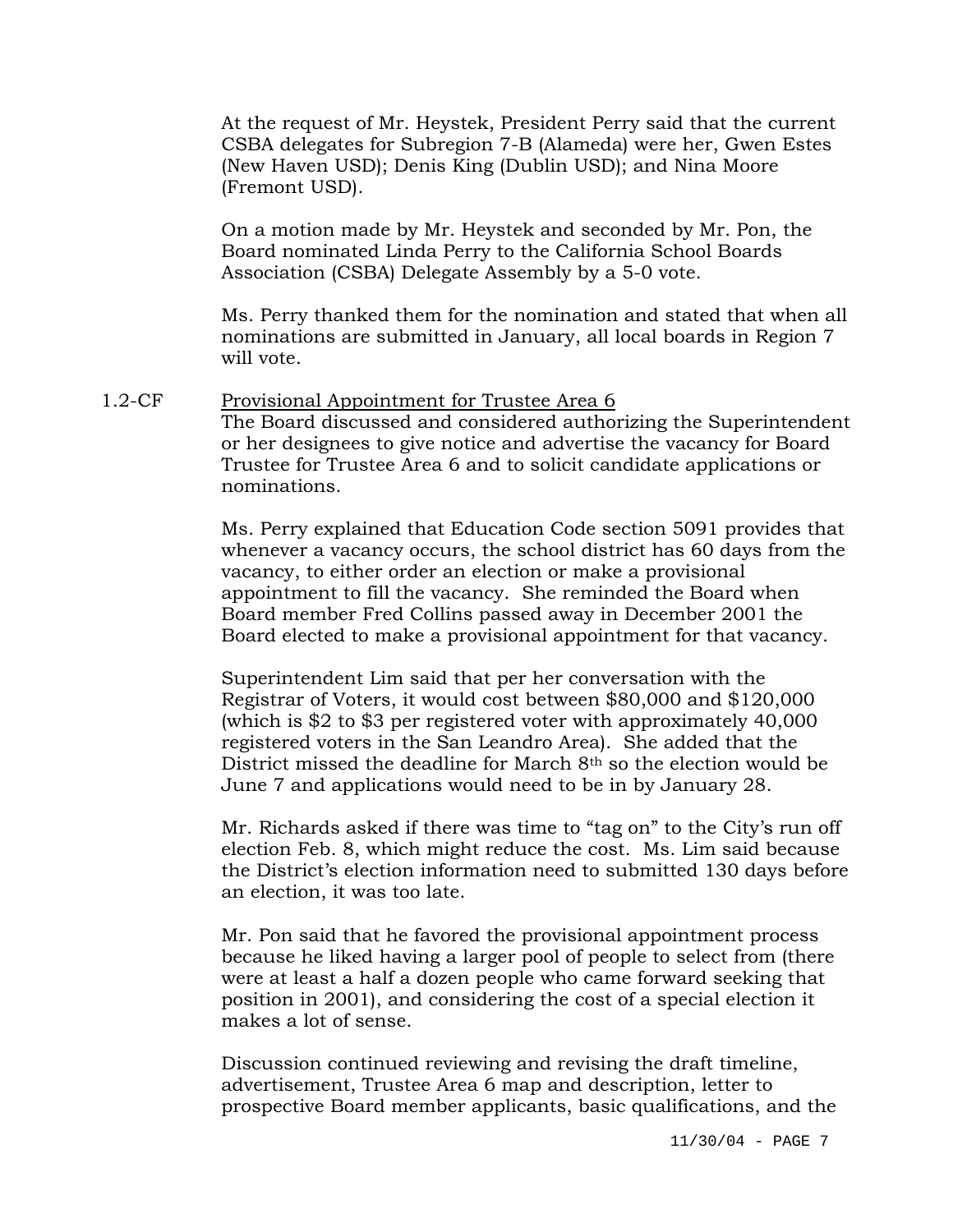application.

Mr. Richards wanted to know if there was enough time to verify the signatures between the time of distribution and submission of the applications. Mrs. Cutter and Ms. Perry reminded that Board that the signature verification was waived in 2001.

Mrs. Cutter would like to have more time to review the applications before interviewing the candidates.

President Perry felt that the expense of an election just makes it prohibitive at this point in time and agreed that in 2001 there was a good pool of candidates, in fact Trustees Gary Thompson and Kimberly Wilson and now Ray Davis came from that pool and they didn't have to go through the expense of an election. She added that being time sensitive (having a full operational Board by January), she supported the provisional appointment process.

Mr. Heystek was concerned about the timeline being so rigid during the holiday season and asked if there could be a more "relaxed" timeline, but Ms. Perry indicated that per legal counsel, 60-days was firm.

Mr. Richards asked how applicants would get applications during the two-week period that the District Office was closed.

Ms. Perry suggested that it would be available on the web site, at the main public library and Mr. Pon added that each trustee would have copies.

Chris Lim stated that January 15th would be 60 days.

Before finalizing the timeline, Ms. Perry said that a decision needed to be made regarding ordering an election or making a provisional appointment.

#### **PUBLIC COMMENT**

Tim Holmes addressed the Board in favor of an election to select the trustee rather than a provisional appointment because he felt that, given the makeup of the current Board and their recent actions, they would not necessarily choose a representative who truly represents the people.

Ms. Perry clarified that the new Board and not the current Board would be selecting the replacement for Trustee Area 6. Before the motion Superintendent Lim verified for Mrs. Cutter that it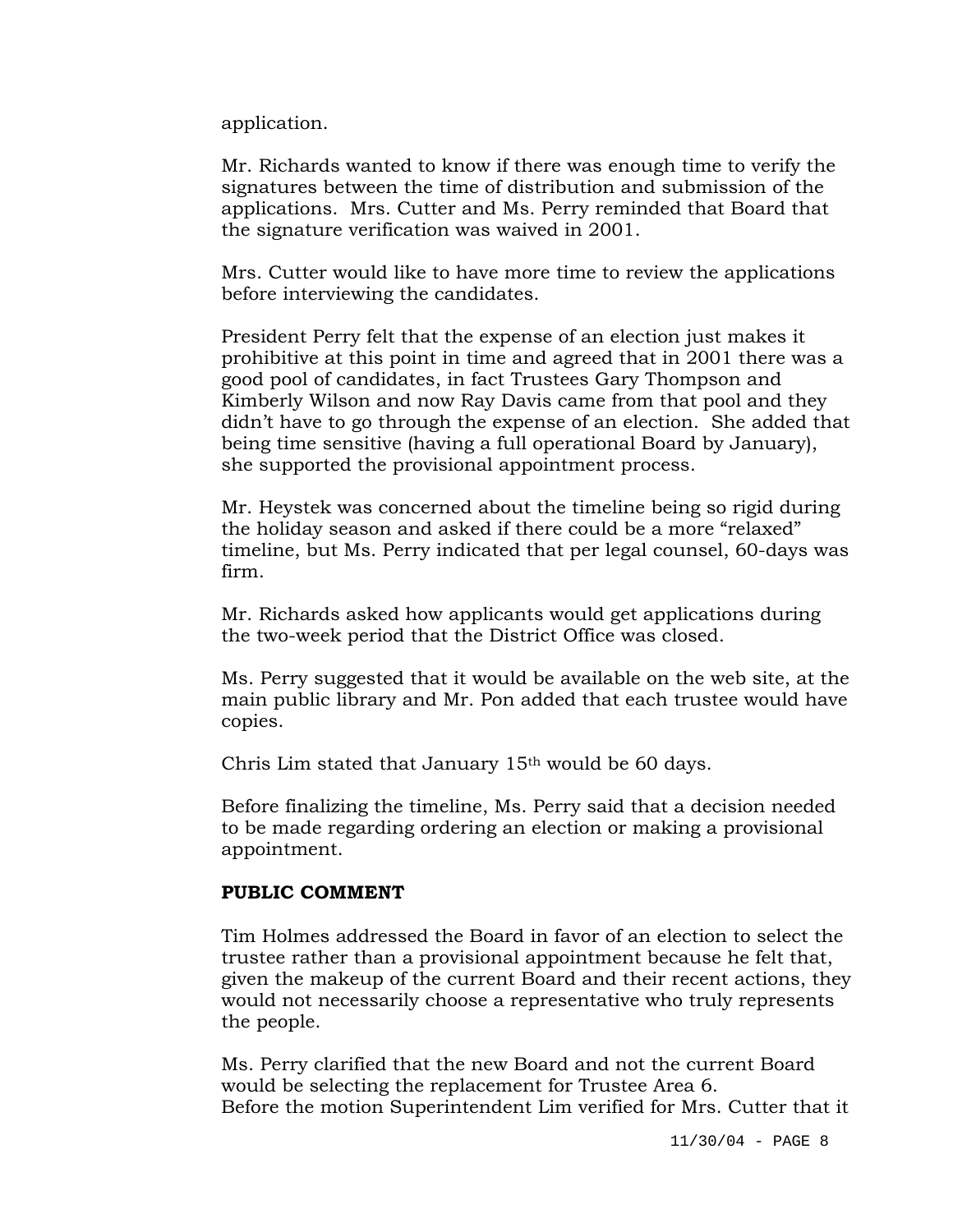was too late to "piggyback" on the City's election, February 8.

On a motion made Ms. Cutter and seconded by Mr. Pon, the Board approved to move ahead with the provisional appointment, authorizing the Superintendent or her designee to give notice of and advertise the vacancy for Board Trustee Area 6 by a 4-1 vote. Mr. Richards voting no.

Ms. Perry read the revised Timeline for Filing Board Vacancy by Provisional Appointment:

| Tuesday, November 16                                  | Vacancv                                                                             |
|-------------------------------------------------------|-------------------------------------------------------------------------------------|
| Tuesday, November 30<br>$7:00$ p.m.                   | Board Meeting to approve<br>application and timeline for provisional<br>appointment |
| Friday, December 3                                    | Distribution of application materials and<br>publication of vacancy                 |
| Tuesday, January 4<br>$4:00$ p.m.                     | Deadline for submitting applications for<br>provisional appointment                 |
| Monday, January 10<br>$6:00$ p.m. – District Office   | Special Board Meeting to interview<br>candidates for provisional appointment        |
| Thursday, January 13<br>$6:00$ p.m. – District Office | Second Special Board Meeting to interview<br>finalists (if needed)                  |
| Friday, January 14                                    | Sixty-day deadline for board to make<br>provisional appointment                     |

Ms. Perry added that these dates would work for the new Board members Ray Davis and Stephen Cassidy.

Mr. Pon asked if the 60 days fall on a weekend or holiday, would the deadline be the Monday after or the Friday before to stay within the 60-day time frame. Ms. Perry said that because January 15 was the end of the 60 days, the provisional appointment deadline would be Friday January 14.

Mrs. Cutter would like the timeline available to the homeowner groups so that they could post it in their monthly bulletin.

Mr. Richards said that because Education Code 5091 as referenced in the Board bylaws to filing the vacancy within 60 days doesn't indicate calendar days, January 14 makes sense so it falls within the 60-day period.

The Board agreed on the following modifications to the application packet: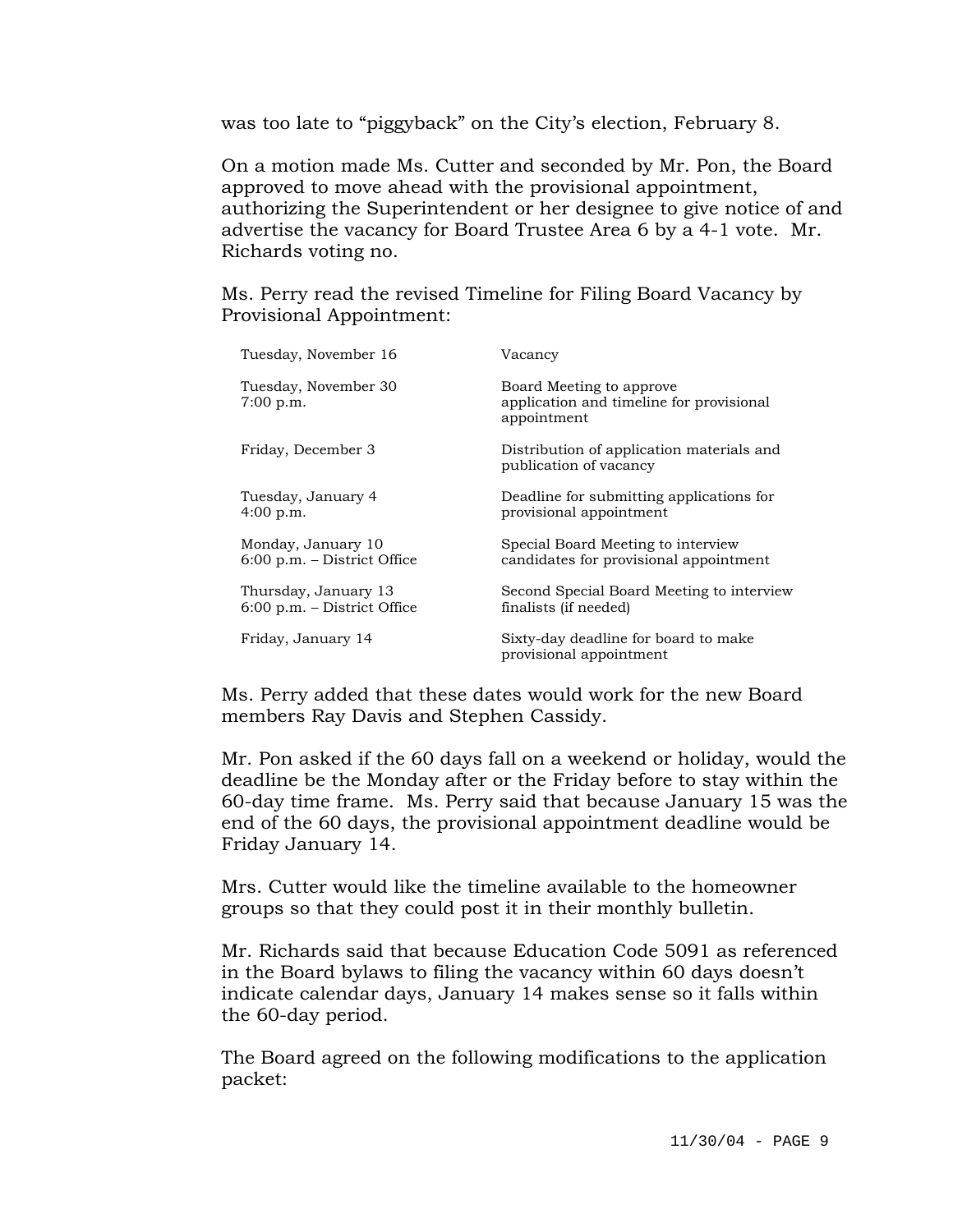Press Release: The following language should be included: *"Applications are available in the Superintendent's office located at 14735 Juniper Street, the San Leandro Main Public Library, from school board members, or by downloading from the District's web site at www.sanleandro.k12.ca.us".* .

Mr. Heystek would like to see the map for Trustee Area 6 and description included in the packet. Ms. Perry added that these maps on available on the web site.

#### Letter to Prospective Board Member Applicant:

Mr. Heystek thought it would be a good idea having staff available to meet with and assistant prospective Board applicants with any questions and to further delineate the responsibilities of being a board member before the winter break.

Superintendent Lim suggested canceling the December 14 regular Board meeting and scheduling the information meeting on that night from 7-8:30 p.m. at the District Office.

At the suggestion of Mr. Richards, "*Please note that the District Office will be closed from December 20-31, 2004. We will reopen on January 3, 2005. Applications can be mailed to San Leandro Unified School District, 14735 Juniper St., 94579, or fax to (510) 678-5303"* was added to the letter.

#### Basic Qualifications

In response to Mr. Pon, Ms. Perry said that a candidate only needed to be a registered voter within the geographical area of Trustee Area 6.

It was the consensus of the Board to waive the twenty signatures.

In answer to verifying registered voters, Ms. Perry said that the list of applicants is given to the Registrar of Voters and they will to the verification.

Mr. Pon said that*"Applicants must be registered voters and live within Trustee Area 6*" needs to included with the basic qualifications.

Application for Appointment to Fill Vacancy on the Board of Education:

There were no changes or revisions made to the application.

On a motion made by Mrs. Cutter and seconded by Mr. Pon, the Board approved the applications packet by a 5-0 vote. Business, Operations and Facilities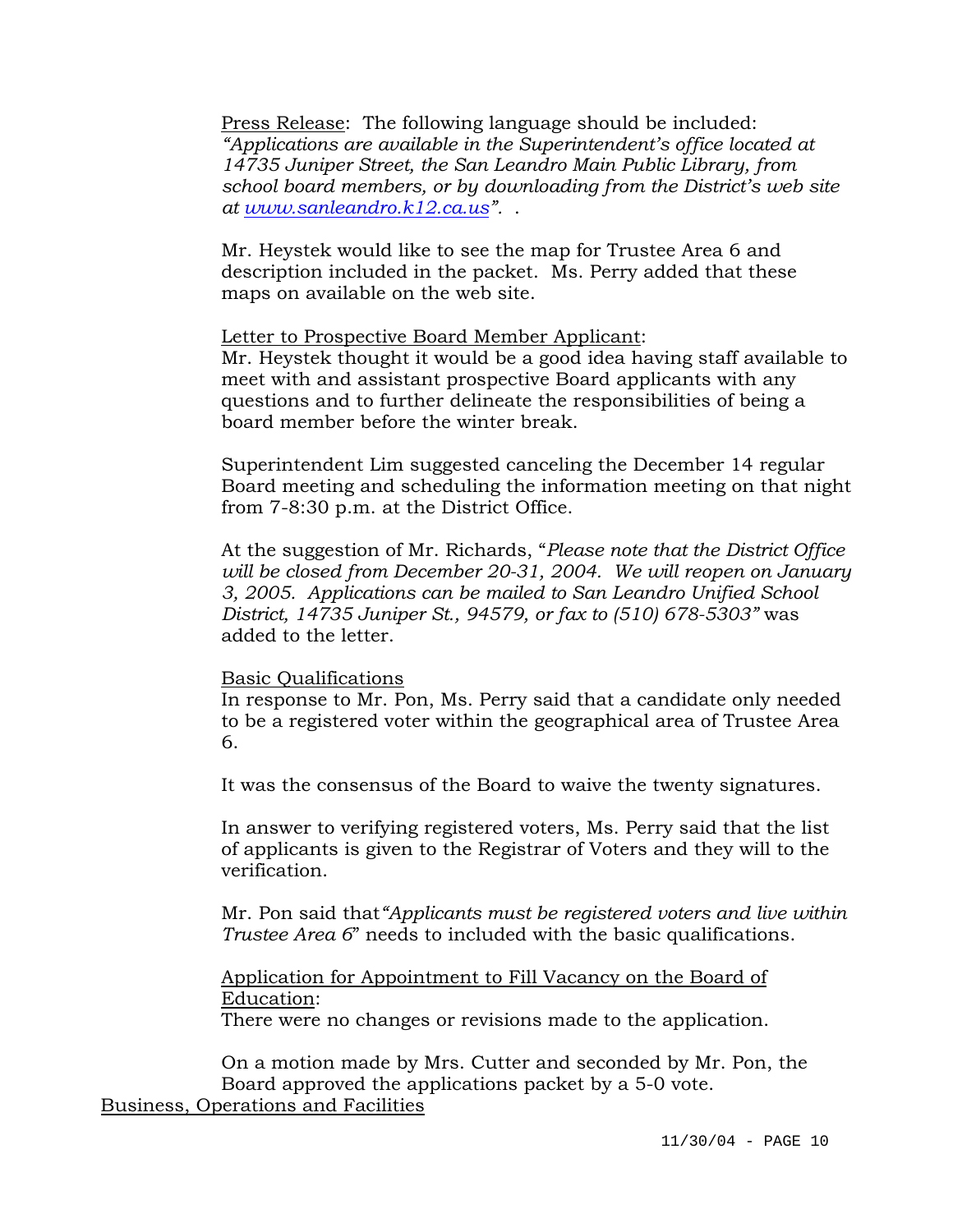## 4.1-CF Contract Modifications and Close-Out The Board discussed and considered approving the final contract modifications and close-out with Vanir Construction Management, Inc.

Prior to the vote, Mr. Glaster said that this was the fifth modification to the contract that started in 1997. He highlighted the projects covered by this amendment:

- Jefferson Elementary New School continue to provide construction management services from November 1, 2004 through June 30, 2005, and also to include Labor Compliance monitoring through Davillier-Sloan(DSI); provide project management support to coordinate the Department of Toxic and Substance Control (DTSC) requirements; and to provide administrative support to file Office of Public Construction (OPSC) required closeout reports.
- Miscellaneous Program Support continue to provide cost expenditure reconciliation, process project invoices, authorize and track contractor purchase orders, provide monthly reports, complete OPSC closeout reports for the nine modernization projects and t new construction projects as required by the California Department of Education.

He said that the estimated fee increase is estimated at \$72,172 based on fee schedule from original contract.

Mrs. Cutter wanted to know if there was some kind of provision if it goes over the amounts. Mr. Glaster said he did not anticipate going over the amounts but they will continue to be reviewed.

On a motion Mr. Heystek and seconded by Mr. Pon the Board approved the final contract modification and close-out with Vanir Construction Management, Inc. by a 5-0 vote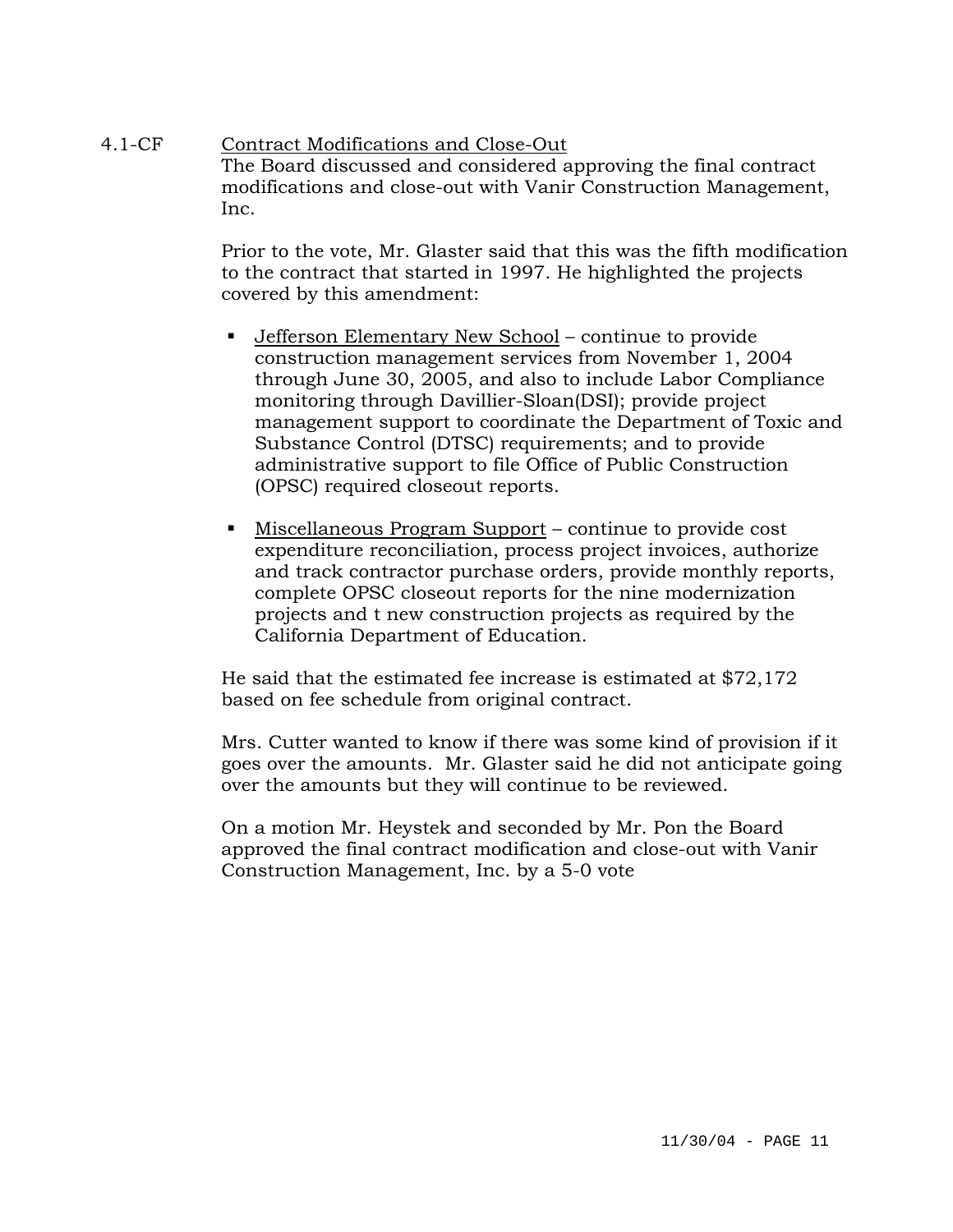# **ADDITIONAL SUGGESTIONS AND COMMENTS FROM BOARD MEMBERS**

Ms. Perry said that new Board member Ray Davis had a conflict with the second and fourth Tuesday meetings scheduled in December and January. After their discussion, the Board agreed on the following revised schedule:

- Regular Board meeting, December 7, 2004 to swear in new and re-elected members and a business meeting;
- Cancel the regular Board meeting on December 14, 2004 and have a brief informational meeting with the Superintendent and Sub committee of the Board with prospective candidates for Trustee Area 6 at 7:00 p.m. at the District Office
- Special Board meeting, January 10 to interview candidates for provisional appointment, 6:00 p.m. at the District Office
- Regular Board meeting on Wednesday, January 12, 2005 at the City Hall
- Special Board meeting, January 13, if needed to interview candidates at the District Office at 6:00 p.m.
- Regular Board meeting on January 18, 2004 (if needed)
- Cancel the regular Board meeting on January 25, 2005

Mr. Heystek wished everyone Happy Holidays!

Mr. Pon said he would miss everyone.

Mrs. Cutter said that it had been nice serving with Ken and Gary.